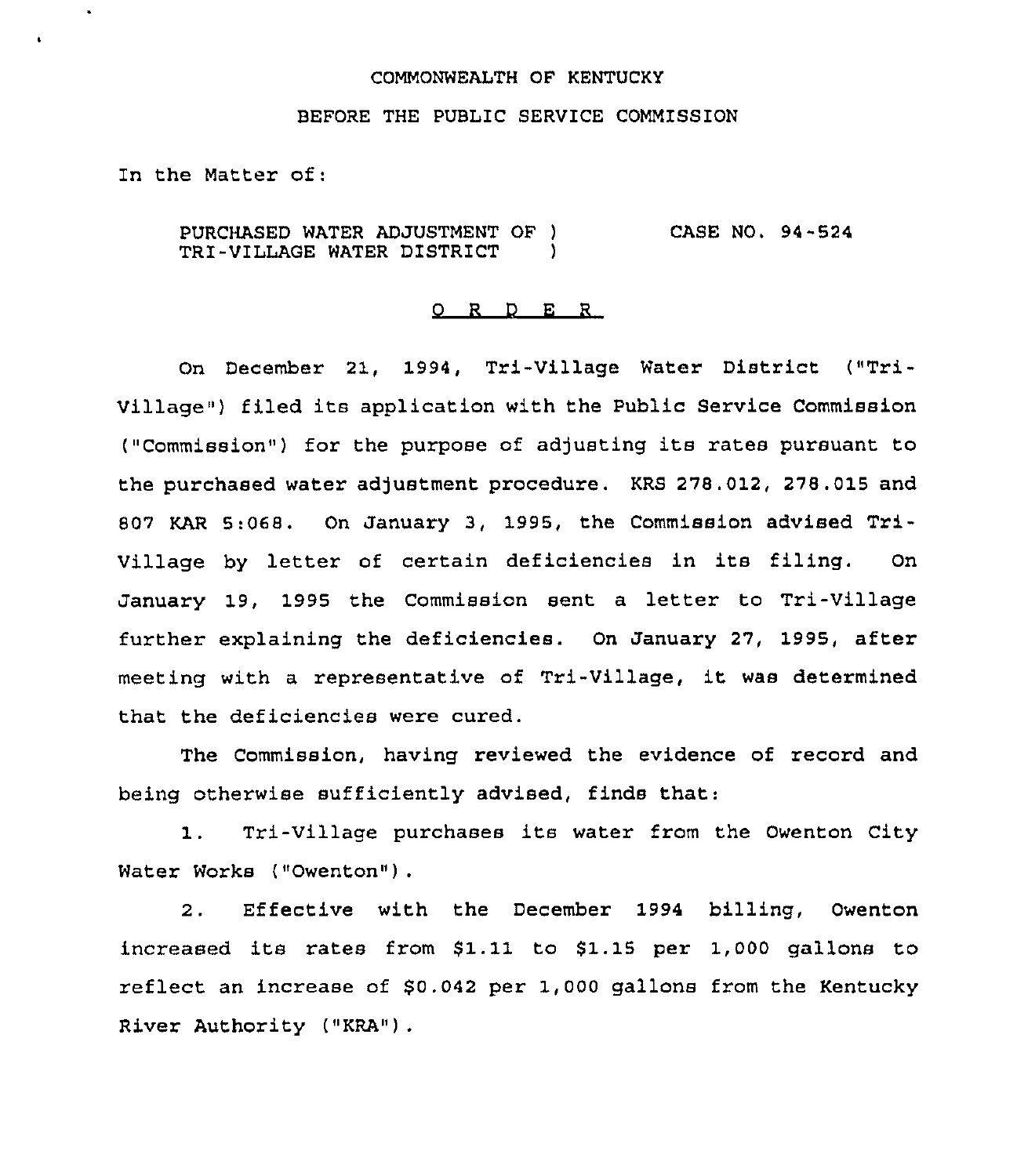3, Owenton has informed Tri-Village that effective July 1, 1995 the pass through from KRA will be \$0.033 per 1,000 gallons. Tri-Village proposed to implement the July 1, 1995 rate effective on and after January 15, 1995,

4. According to 420 KAR 1:040, Section 4(1), the Tier I fee for gross withdrawal fxom the Kentucky River basin effective through June 30, 1995 is \$0.028 per 1,000 gallons. From July 1, 1995 through June 30, 1996, the Tier I fee from gross withdrawal from the Kentucky River basin shall be  $$0.022$  per 1,000 gallons,

5. Owenton is improperly using a multiplier of 1.5, which is to be utilized only when net withdrawal is involved. 420 KAR  $1:040$ , Section 2, explains that "A person who withdraws surface water or groundwater from the Kentucky River basin for noncontact cooling water shall pay a Tier I fee based on net withdrawal," while all others "shall pay a Tier I fee based on gross withdrawal."

6. During the 12 months ending September 30, 1994, Tri-Village puxchased 85,943,000 gallons and sold 67,213,500 gallons.

7. Tri-Village's calculations are incorrect in that the proposed rates are based on Owenton's rates expected to be effective July 1, 1995. Owenton may only pass through a \$0.028 per 1,000 gallons increase, which means an increase in Tri-Village's wholesale rate from \$1.11 to \$1.138 per 1,000 gallons. Tri-Village is entitled to a purchased water adjustment based on these figures.

8. Based on Owenton's proper charges for purchased water, Tri-Village's purchased water costs will increase by \$2,578,

 $-2-$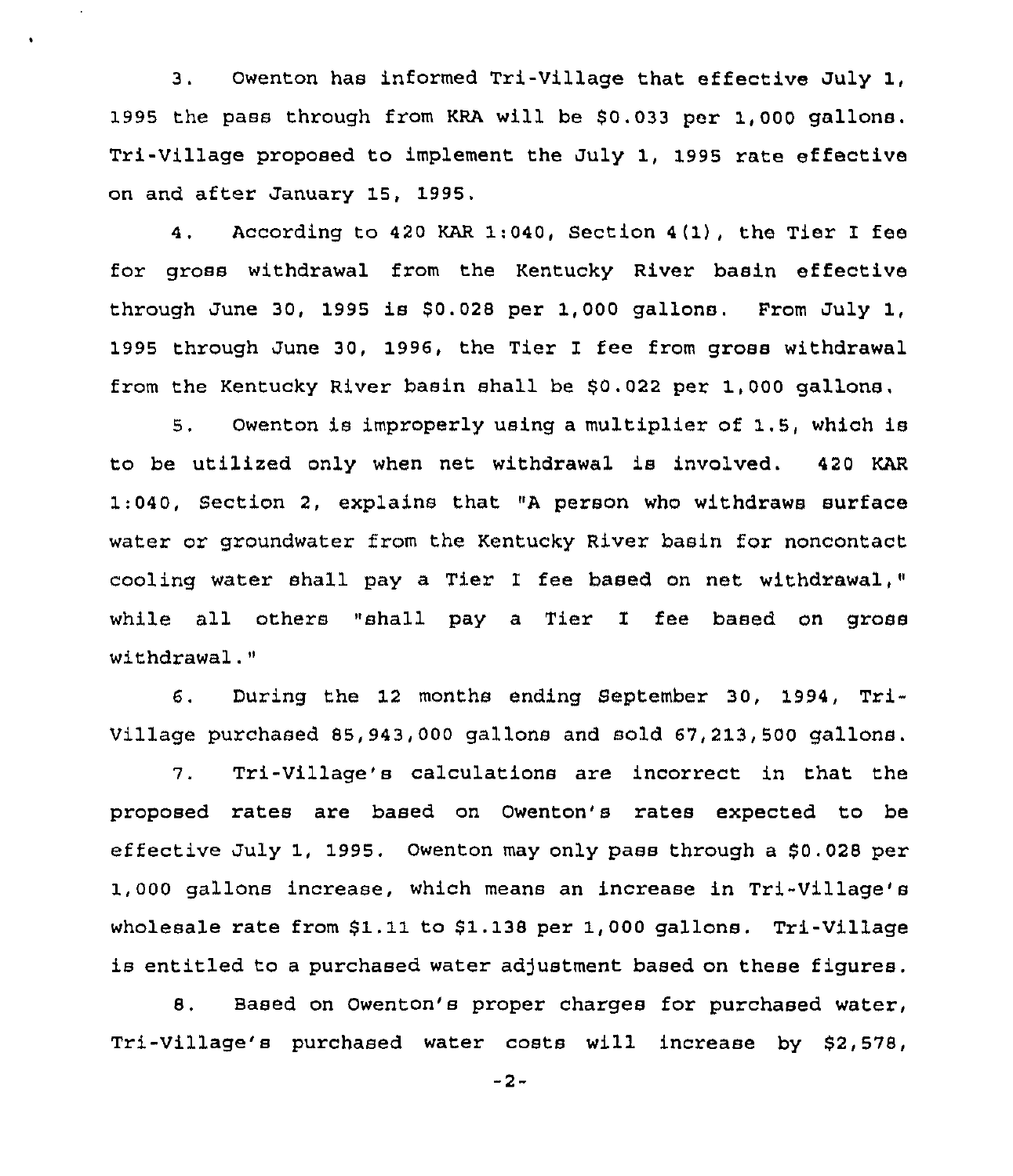resulting in a purchased water adjustment of \$0.04 per 1,000 gallons. Based on an average monthly usage of 5,000 gallons, the average bill of Tri-Village's customers will increase <sup>20</sup> conte from \$25.85 to \$26.05, or ,77 percent.

5. Tri-Village's proposed tariff filing is incorroct,

10. The purchased water adjustment of \$0.04 per 1,000 gallons and the rates in Appendix A, attached hereto and incorporated herein, are fair, just, and reasonable and should be approved,

IT IS THEREFORE ORDERED that:

1. The purchased water adjustment of  $$0.04$  por 1,000 gallons and the rates in Appendix <sup>A</sup> are approved for service rendered on and after the date of this Order.

2. Within 30 days of the date of this Ordor, Tri-Village shall file revised tariffs setting out the rates approved heroin.

Done at Frankfort, Kentucky, this 10th day of February, 1995.

PUBIIC SERVICE COMMISSION

 $\sqrt{r}$ Chairman CA.

I Jula K Bauthoff Commissioner <sup>l</sup>

ATTEST:

Executive Director